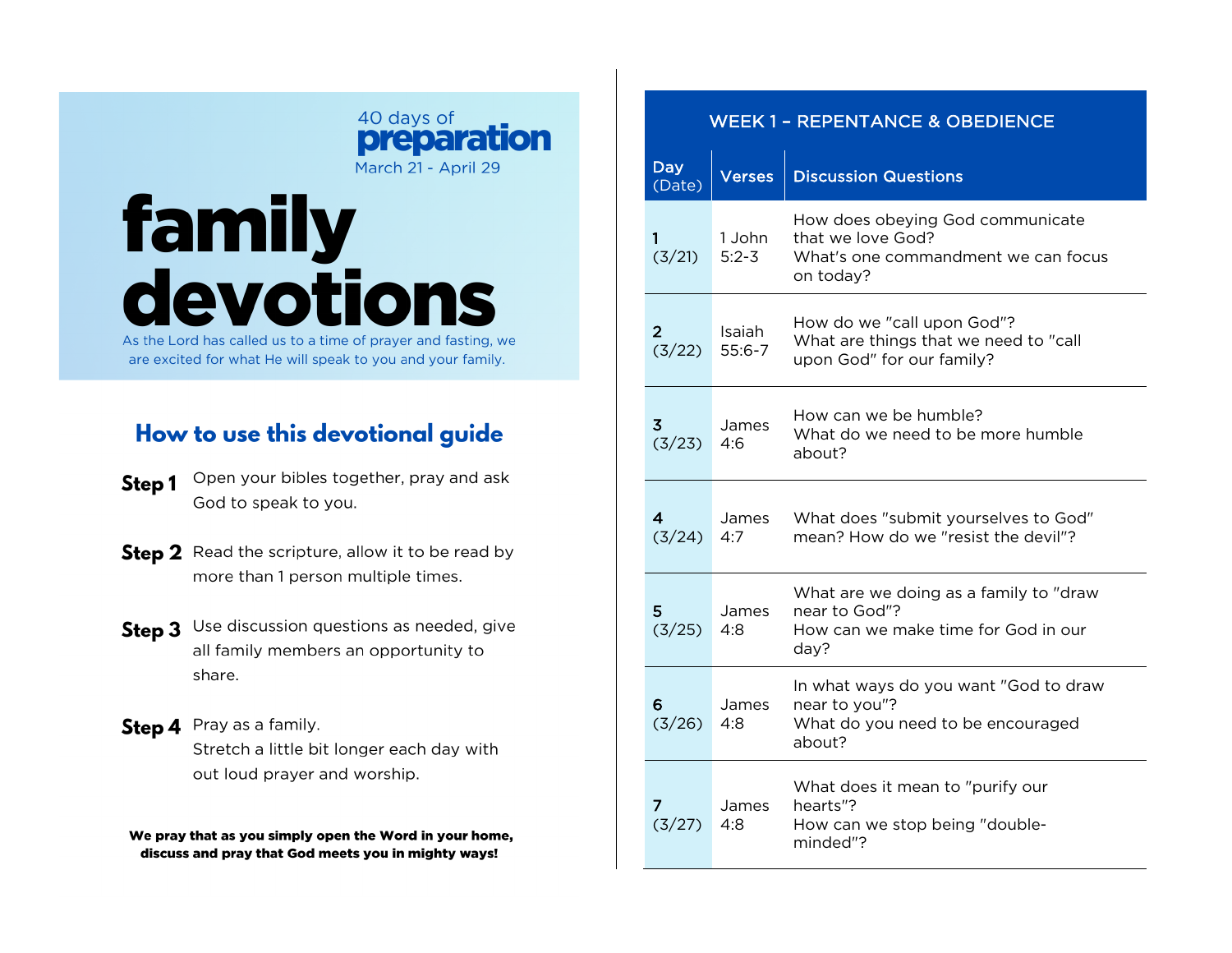| <b>WEEK 2 - BREAKTHROUGH AND</b><br><b>DELIVERANCE</b> |                          |                                                                                                                                        |  |
|--------------------------------------------------------|--------------------------|----------------------------------------------------------------------------------------------------------------------------------------|--|
| <b>Day</b><br>(Date)                                   | Verses                   | <b>Discussion Questions</b>                                                                                                            |  |
| 8(3/28)                                                | Psalm<br>$91:14 -$<br>16 | What does this scripture say we<br>should do when we are in trouble?<br>How does this scripture describe<br>our relationship with God? |  |
| 9(3/29)                                                | John<br>$8:31-$<br>32    | What does "abide" mean?<br>How do you abide in God's word?                                                                             |  |
| 10<br>(3/30)                                           | John<br>$8:31-$<br>32    | What does being free from sin<br>look like?<br>Why is it important to live free<br>from sin?                                           |  |
| 11(3/31)                                               | Isaiah<br>58:6-9         | What is God's chosen fast in this<br>scripture?<br>What are "yokes" and "bondages"?                                                    |  |
| 12(4/1)                                                | Isaiah<br>58:6-9         | How can we love people like God<br>describes in this verse?<br>How can we feed the hungry<br>together?                                 |  |
| 13(4/2)                                                | Isaiah<br>$61:1 - 3$     | What is the good news?<br>Who is the good news for?                                                                                    |  |
| 14(4/3)                                                | Isaiah<br>61:1-3         | What does "anointed" mean?<br>What is the point of this passage?                                                                       |  |

| WEEK 3 - BE FILLED WITH THE SPIRIT |                                   |                                                                                                                                      |  |
|------------------------------------|-----------------------------------|--------------------------------------------------------------------------------------------------------------------------------------|--|
| <b>Day</b><br>(Date)               | <b>Verses</b>                     | <b>Discussion Questions</b>                                                                                                          |  |
| 15<br>(4/4)                        | Ephesians<br>5:18-20              | How can you be filled with the Holy<br>Spirit?<br>How does "singing" in this passage<br>help us to be filled?                        |  |
| 16<br>(4/5)                        | <b>Ephesians</b><br>$5:18 - 20$   | Why is it important to be filled with<br>the Holy Spirit instead of other<br>things? What are we filling<br>ourselves with each day? |  |
| 17 <sup>2</sup><br>(4/6)           | <b>Ephesians</b><br>$5:18 - 20$   | How does giving thanks to God<br>help us be filled with the Spirit?<br>What can we be thankful for right<br>now?                     |  |
| 18<br>(4/7)                        | Acts 2:1-<br>$6, 14-18,$<br>37-39 | Who does God say he will pour out<br>His Spirit on?<br>What will those people do?                                                    |  |
| 19<br>(4/8)                        | Acts 2:1-<br>6, 14-18,<br>37-39   | What happened to people when<br>they heard Peter speak?<br>How should we respond when God<br>speaks to us?                           |  |
| 20<br>(4/9)                        | Luke 4:1                          | After Jesus was filled with the<br>Spirit, He was "led" by the Spirit<br>What does it mean to be "led" by<br>the Spirit?             |  |
| 21<br>(4/10)                       | Luke<br>$4:1 - 13$                | What did Jesus use to defeat the<br>devil and his temptations?<br>Why is it important to be full of the<br>word of God?              |  |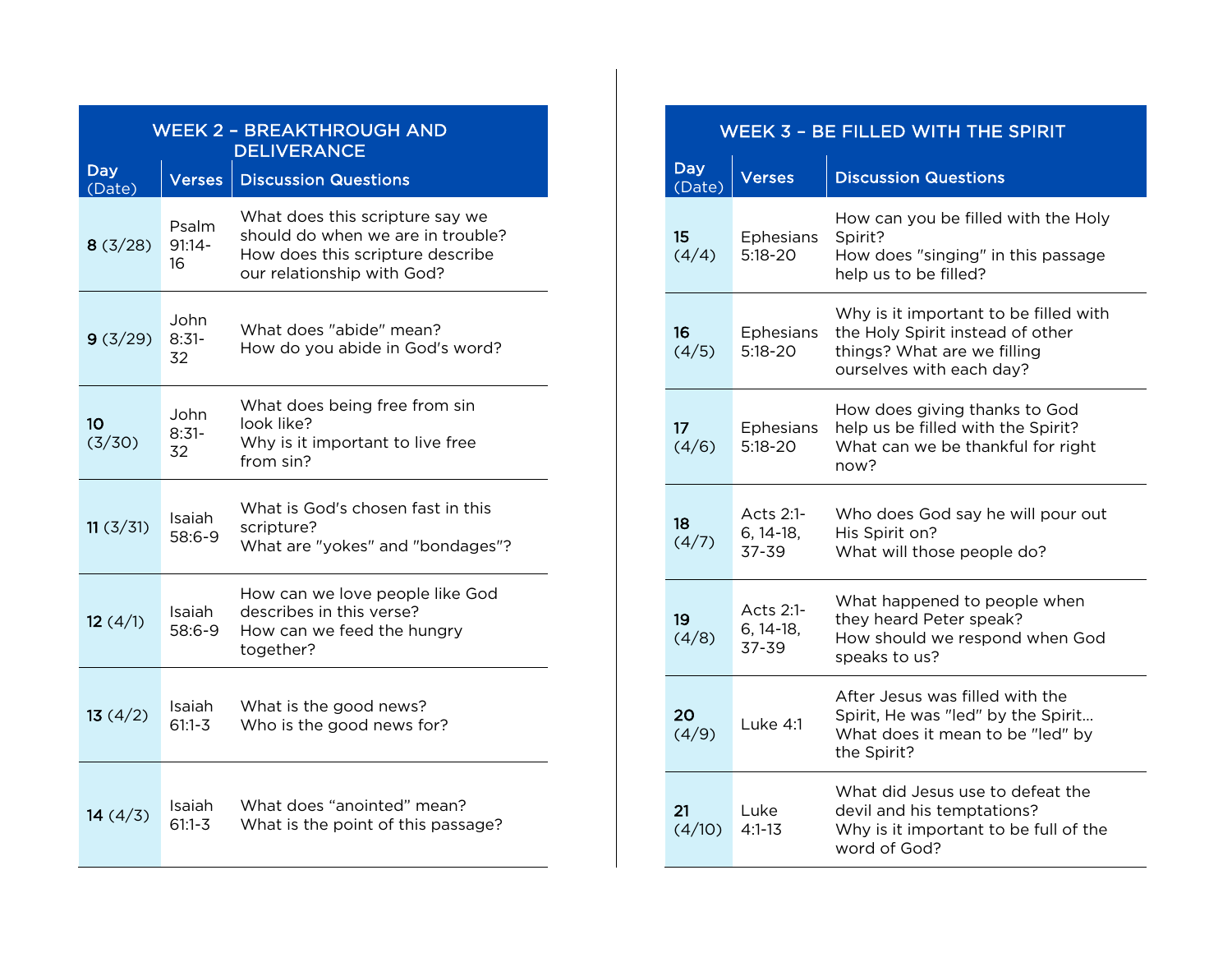| <b>WEEK 4 - HEARING GOD</b> |                         |                                                                                                                |  |
|-----------------------------|-------------------------|----------------------------------------------------------------------------------------------------------------|--|
| <b>Day</b><br>(Date)        | <b>Verses</b>           | <b>Discussion Questions</b>                                                                                    |  |
| 22<br>(4/11)                | John<br>$10:1 - 4$      | Who do the sheep represent? Who<br>does the shepherd represent?                                                |  |
| 23<br>(4/12)                | John<br>$10:1 - 4, 27$  | How do we follow Jesus as our<br>Shepherd?<br>How can we get familiar with God's<br>voice?                     |  |
| 24<br>(4/13)                | Proverbs<br>$4:20 - 22$ | What does attentive mean? How do<br>we "incline" or listen closely to what<br>God is saying?                   |  |
| 25<br>(4/14)                | Proverbs<br>$4:20 - 22$ | Where should we keep the words<br>spoken to us by God?<br>Why is it important to find<br>(keep/remember) them? |  |
| 26<br>(4/15)                | Matthew<br>$3:13-17$    | What did God say to His son,<br>Jesus?<br>Does God love us the same way He<br>loves Jesus?                     |  |
| 27<br>(4/16)                | Psalm<br>95:6-11        | Why do we worship the Lord?<br>What does it look like to worship<br>the Lord?                                  |  |
| 28.<br>(4/17)               | Psalm<br>$95:6 - 11$    | What does it mean to harden our<br>hearts?<br>How can we keep our hearts<br>sensitive to God?                  |  |

| <b>WEEK 5 - THE GREAT COMISSION</b> |                      |                                                                                                                           |
|-------------------------------------|----------------------|---------------------------------------------------------------------------------------------------------------------------|
| <b>Day</b><br>(Date)                | Verses               | <b>Discussion Questions</b>                                                                                               |
| 29<br>(4/18)                        | Matthew<br>28:16-20  | Who doubted Jesus? Why do you<br>think some of the disciples had<br>doubts, even after Jesus was<br>raised from the dead? |
| 30<br>(4/19)                        | Matthew<br>28:16-20  | Who is saying to go? Where are<br>we supposed to go to?                                                                   |
| 31<br>(4/20)                        | Matthew<br>28:16-20  | What is a disciple? How does<br>someone become a disciple?                                                                |
| 32<br>(4/21)                        | Acts 2:42            | What were the new disciples<br>devoted to?<br>How can we be in God's word<br>more as a family?                            |
| 33<br>(4/22)                        | Acts 2:43            | What does it mean to be in "awe"<br>of God?<br>How can we be regularly amazed<br>by God?                                  |
| 34<br>(4/23)                        | Acts<br>$2:42 - 47$  | How often were the disciples<br>together?<br>How did meals & being together<br>factor in to their faith?                  |
| 35<br>(4/24)                        | Ephesians<br>6:19,20 | How can we be bold to share the<br>gospel?<br>What can take away our<br>confidence from sharing Jesus<br>with others?     |